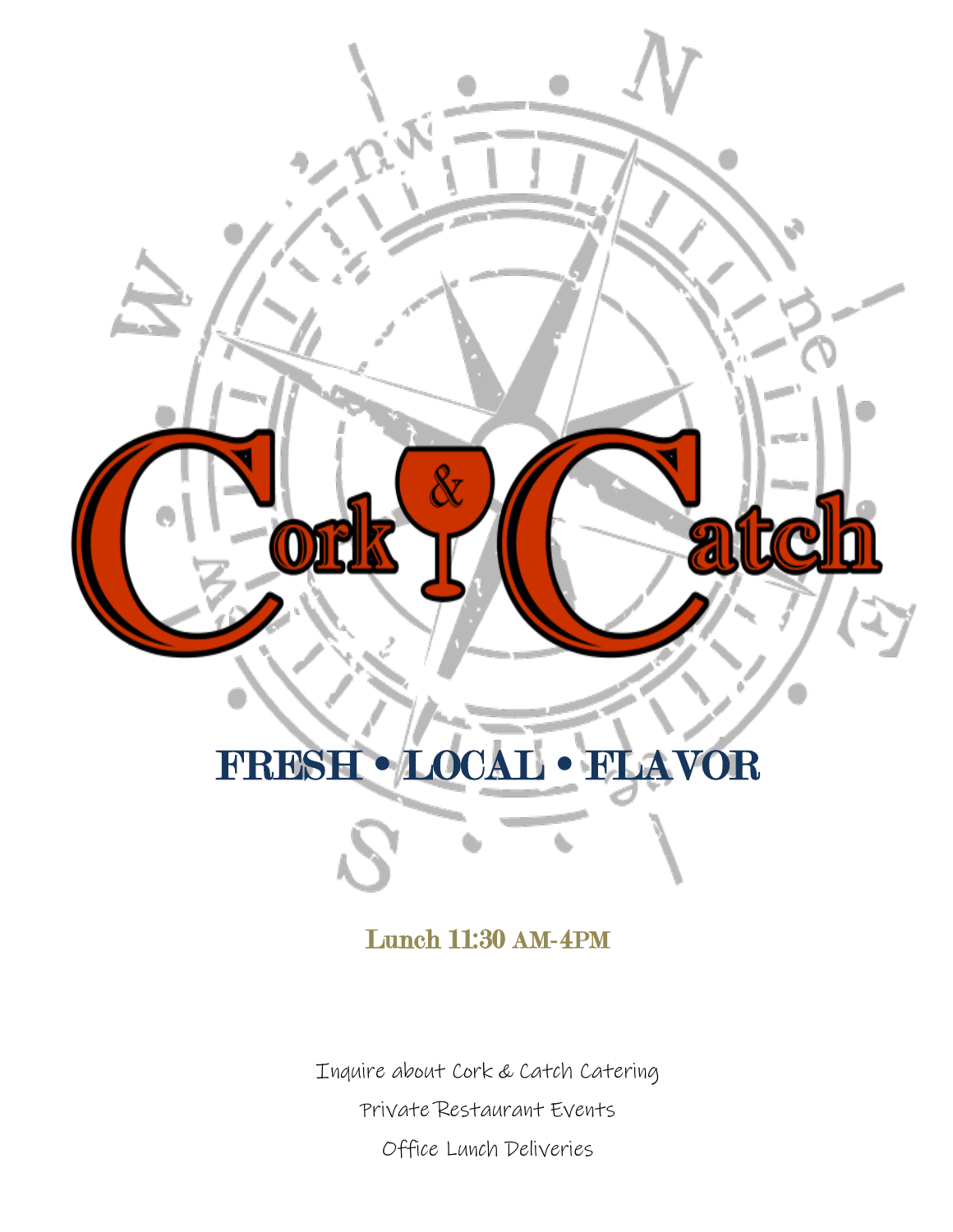# **AFTERNOON SPECIALTIES**

Includes choice of two items: Cup of Soup, House Salad, French Fries, Rice, Coleslaw, Sliced Tomatoes

#### **Ribeye Steak (12oz.)**   $\sim$ Served cooked to order $\sim$

Hand cut, chargrilled, cooked to your specification | 34

#### **Alaskan Salmon Brochettes**

Chargrilled fresh wild salmon brochettes, peppers, onions | 18

#### **Bourbon Chicken**

Chargrilled chicken, bourbon ginger glaze | 16

#### **Vortex Tryst**

Sautéed tofu, spinach, tomatoes, artichoke hearts, onions, black olives, balsamic reduction| 16

#### **Florentine**

Linguine, tomatoes, spinach, black olives, artichokes, garlic, olive oil, fresh grated parmesan | 15

#### **Simply Shrimp Pesto**

Linguine, sautéed shrimp, basil pesto cream sauce, fresh grated parmesan | 19

 $\sim$  Gluten free pasta  $\overline{\text{CP}}$  2 ~

# **FISH & CHIPS**

#### ~*No substitutions, please*~

Hand dipped in house seasoning, deep-fried & accompanied by French fries & Coleslaw, Served with house-made cilantro lime cocktail sauce or tartar sauce

Cod | 15 Shrimp | 17

Indicates Gluten Free  $\frac{c}{c}$  Indicates Cork Favorite

 $\star$  Indicates Vegan Item

\*we are required by the health department to inform you that consuming raw or under cooked meats, poultry, seafood, shellfish or eggs may increase your risk of food borne illness, especially if you have certain medical conditions

\*although we take every precaution, there is a possibility that your selection may come in contact with non-gluten free or other allergen food item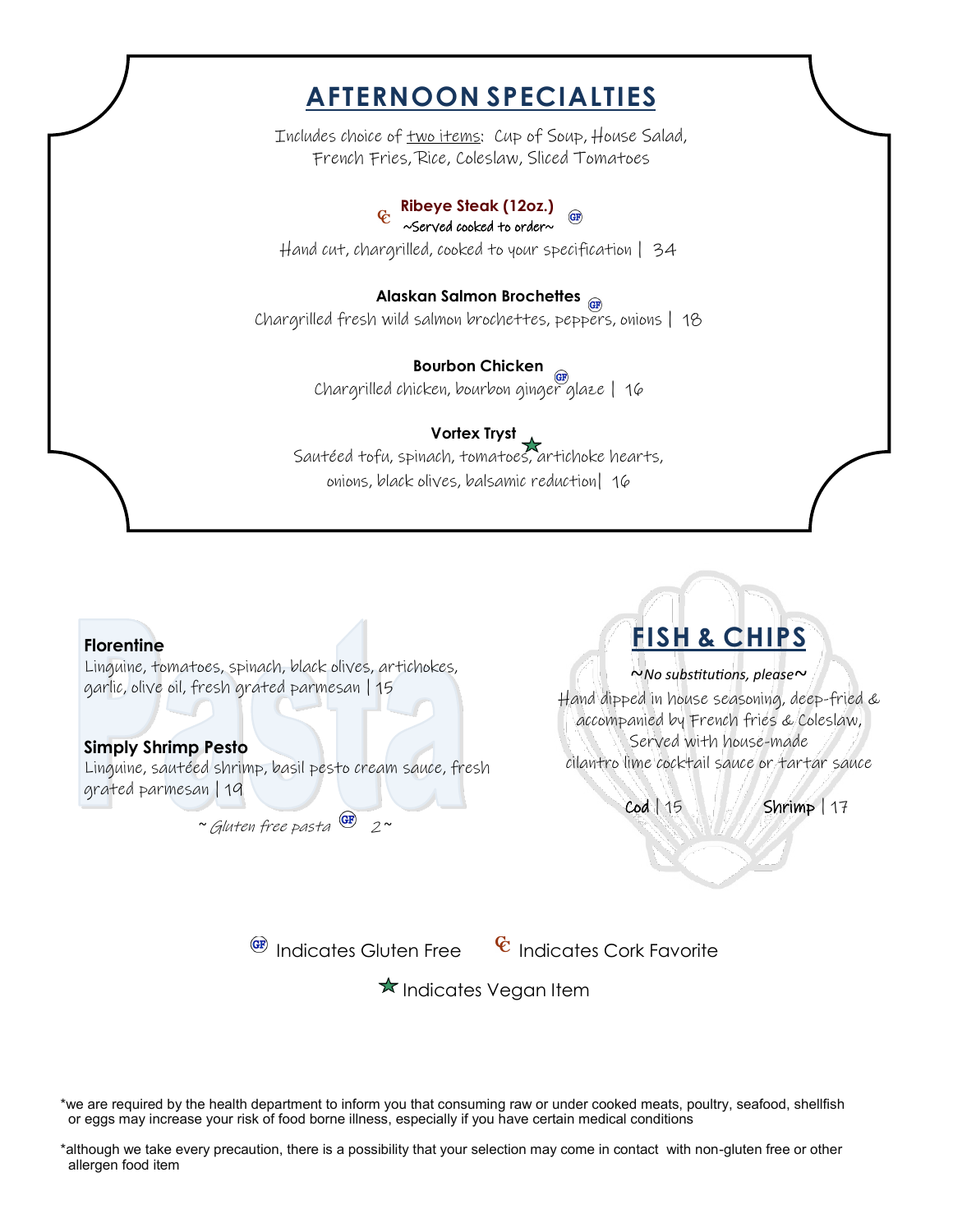#### Served with French Fries, Coleslaw, House Salad or Cup of Soup Substitution: Sweet Potato Fries + 1.00

# **BURGERS, ETC…**

All hamburgers are 100% Hand Made Beef Patties (Burger Patty, Chicken or Portobello Mushroom available), served cooked to order on a brioche roll unless otherwise requested

#### **Desert Bleu Burger**

Bleu cheese crumbles, caramelized onions, lettuce, tomatoes, red pesto aioli | 15

#### **The Motherlode**

Smoked bacon, frizzled onions, fried jalapenos, cheddar cheese, prickly pear BBQ sauce | 17

#### **The Rio Grande**

Avocado, poblano chili, pepper jack cheese red onion, dlettuce, tomato, chipotle aioli sauce | 16

#### **The Original Hamburger**

Lettuce, tomato, onion, pickles, 1000 island | 14

#### **Santa Barbara Portobello Burger**

Chargrilled portobello mushroom, toasted roll, caramelized onions, roasted red bell peppers, | 14 manchego cheese, red pesto aioli

#### **Del Mar Calamari**

Hand battered & deep fried calamari, Telera roll, parmesan, lettuce, tomato, lemon caper aioli | 17

#### $^\mathbb{C}$  The Neptune

Hand battered & deep fried cod, spicy slaw, tomato, house-made tarter sauce | 15

#### **Hickory Chicken**

Grilled chicken breast, hickory smoked bacon, Swiss cheese, tomato, lettuce, prickly pear BBQ sauce | 14

> $\sim$  Additional sauces or dressings: 1.00  $\sim$  $\sim$  Cheese: cheddar, pepper jack, Swiss .75  $\sim$

 $\sim$  Gluten free bun  $\overline{CP}$  2  $\sim$ 

### **FROM THE DELI**

Served as classic ½ pounders

#### **The Rogue Turkey**

í

Oven baked turkey, focaccia, roasted red peppers, lettuce, Swiss cheese, garlic aioli | 16

#### **Cottonwood Grilled Cristo**

Pan grilled, honey ham, oven baked turkey, Swiss cheese, roasted poblanos & cilantro, | 16 House made roasted peach jam

# **IT'S A WRAP**

All ingredients are wrapped in a fresh flavored tortilla

#### **Goddess Wrap**

Spinach, cucumbers, tomatoes, jicama, carrots, onions, cheddar cheese, lemon vinaigrette | 14

#### Ì **Bangkok Wrap**

Choice of deep fried Shrimp or Cod tossed in our sweet chili sauce, spinach, jicama, tomato, onion, pineapple cream cheese, black sesame seeds | 17 / 15

| <b>ON THE SIDE</b> |                      | $\Box$           |
|--------------------|----------------------|------------------|
| French Fries 5     | Sweet Potato Fries 5 | $\Box$           |
| Cup of Soup 5      | Rice 5               | $\Box$<br>$\Box$ |
| Coleslaw 4         | Sliced Tomatoes 3    |                  |
| Market Salad 6     |                      | □                |
|                    |                      |                  |

To be considerate of all our guests' time and dining experiences, tables of 6 or more may receive 2 checks per table so we may continue to offer the same level of quality and service to everyone | 20% gratuity will be added to parties of 6 or more.

 $\Box$  $\Box$ 

Split plate charge \$4 | cork & catch reserves the right to refuse service to anyone